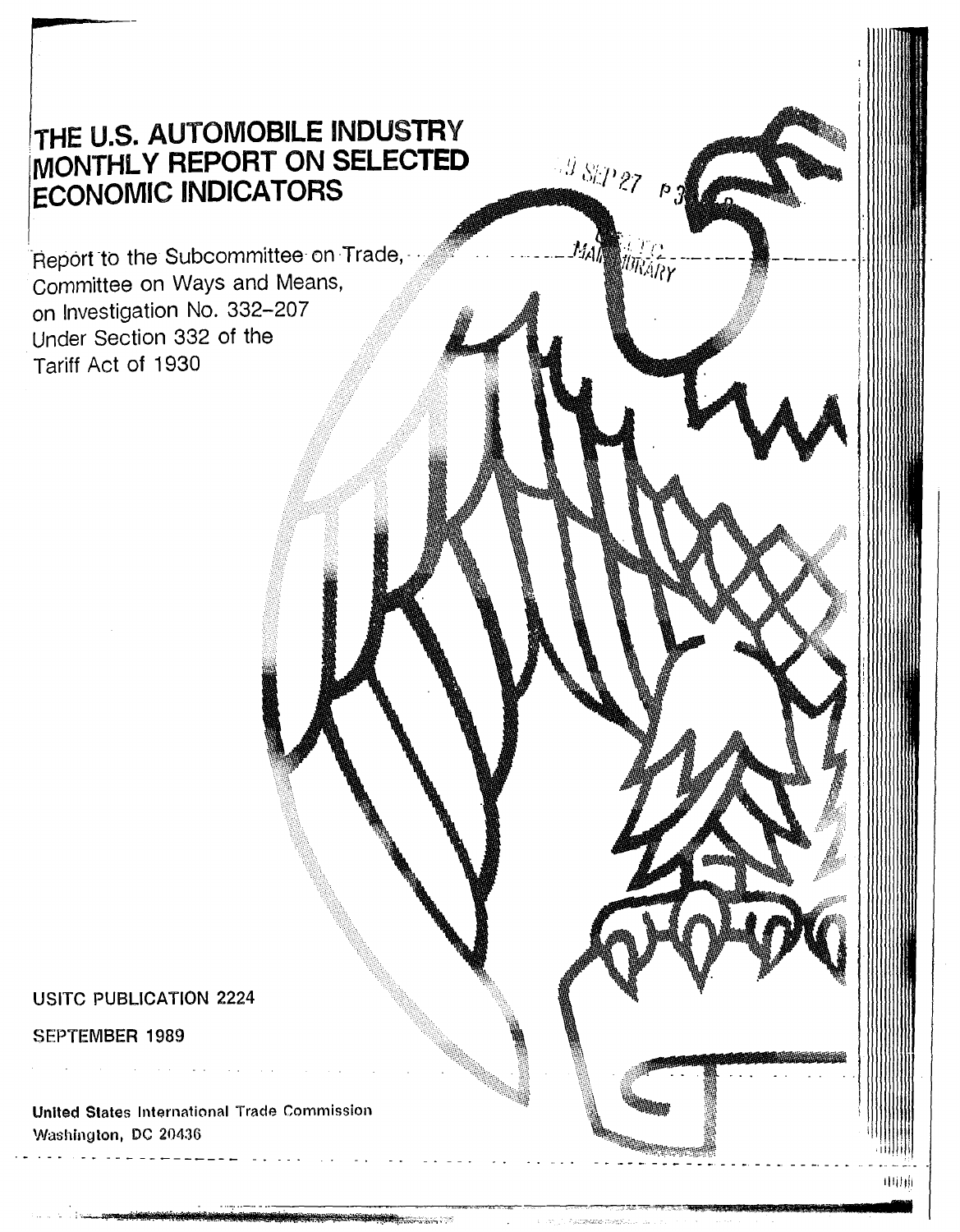#### UNITED STATES INTERNATIONAL TRADE COMMISSION

- - - - - - ... -- -·- - -- - ' - - - ·- -- ..... - - - - - . - - - - - - ... - -

 $|***|$ 

 $\mathfrak{g}$ I  $\blacksquare$ 

l ., '

 $\vert$ ,,

 $\parallel$ 

 $\vert$ 

il. ii. li II I' I

ll I 'I ii i ii ii

il Ii !> '.I i<br>il.

**I**<br>I<br>I

lj

I

 $\|$  .

Ii

~ Ii ~ 1. I· ii ! 1: i I I ,1

#### COMMISSIONERS

Anne E. Brunsdale, Chairman Ronald A. Cass, Vice Chairman Alfred E. Eckes Seeley G. Lodwick David B. Rohr Don E. Newquist

> Office of Industries Vern Simpson, Acting Director

*This report was prepared principally by* 

Juanita S. Kavalauskas Transportation Branch

Machinery and Equipment Division

fing the first correlation of a constant constant and constant constant constant constant constant constant  $\tau$  .

Address all communications to Kenneth R. Mason, Secretary to the Commission United States International Trade Commission Washington, DC 20436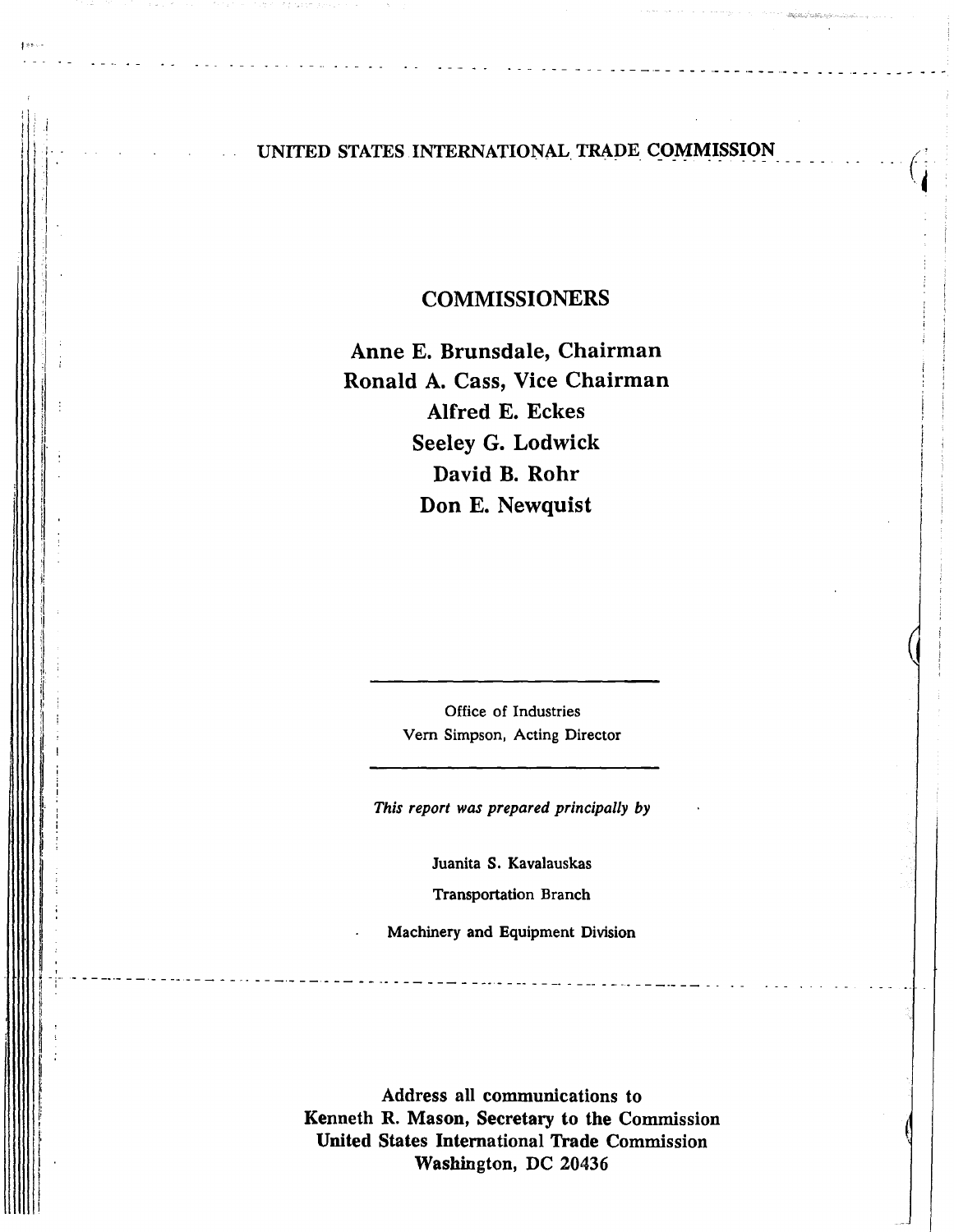## C O N T E N T S --------------------------- - '"" - - - - - --- - - - - - - - - -- - - -- - - Page-- - - - - - - - · i;

:1

I I

 $\{ \cdot \}$  .  $\}$ 

#### Tables

|    | 1. New passenger automobiles: U.S. retail sales of domestic                                                               |                |
|----|---------------------------------------------------------------------------------------------------------------------------|----------------|
|    | production, production, inventory, days' supply, and<br>employment, by specified periods, September 1987-August 1989      | $\mathbf{1}$   |
| 2. | New passenger automobiles: U.S. imports, by principal sources<br>and by specified periods, August 1987-July 1989          | $\overline{2}$ |
| 3. | Lightweight automobile trucks and bodies and cab/chassis for<br>lightweight automobile trucks: U.S. imports, by principal |                |
|    | sources and by specified periods, August 1987-July 1989                                                                   | 3              |
| 4. | New passenger automobiles: U.S. exports of domestic<br>merchandise, by principal markets and by specified periods,        | 4              |
|    | Lightweight automobile trucks and bodies and cab/chassis for                                                              |                |
| 5. | lightweight automobile trucks: U.S. exports of domestic                                                                   |                |
|    | merchandise, by principal markets and by specified periods,                                                               | 5              |
| 6. | New passenger automobiles: Sales of domestic and imported<br>passenger automobiles and sales of imported passenger        |                |
|    | automobiles as a percent of total U.S. sales, by specified                                                                | 6              |
|    | New passenger automobiles: Price indexes, by specified periods,                                                           |                |
| 7. |                                                                                                                           | 6              |
| 8. | New passenger automobiles: Retail price changes in the U.S.                                                               | $\overline{7}$ |
| 9. | Manufacturers' suggested retail prices of selected U.S. and                                                               | 8              |
|    | Japanese automobiles, April 1981-September 1989                                                                           |                |

(~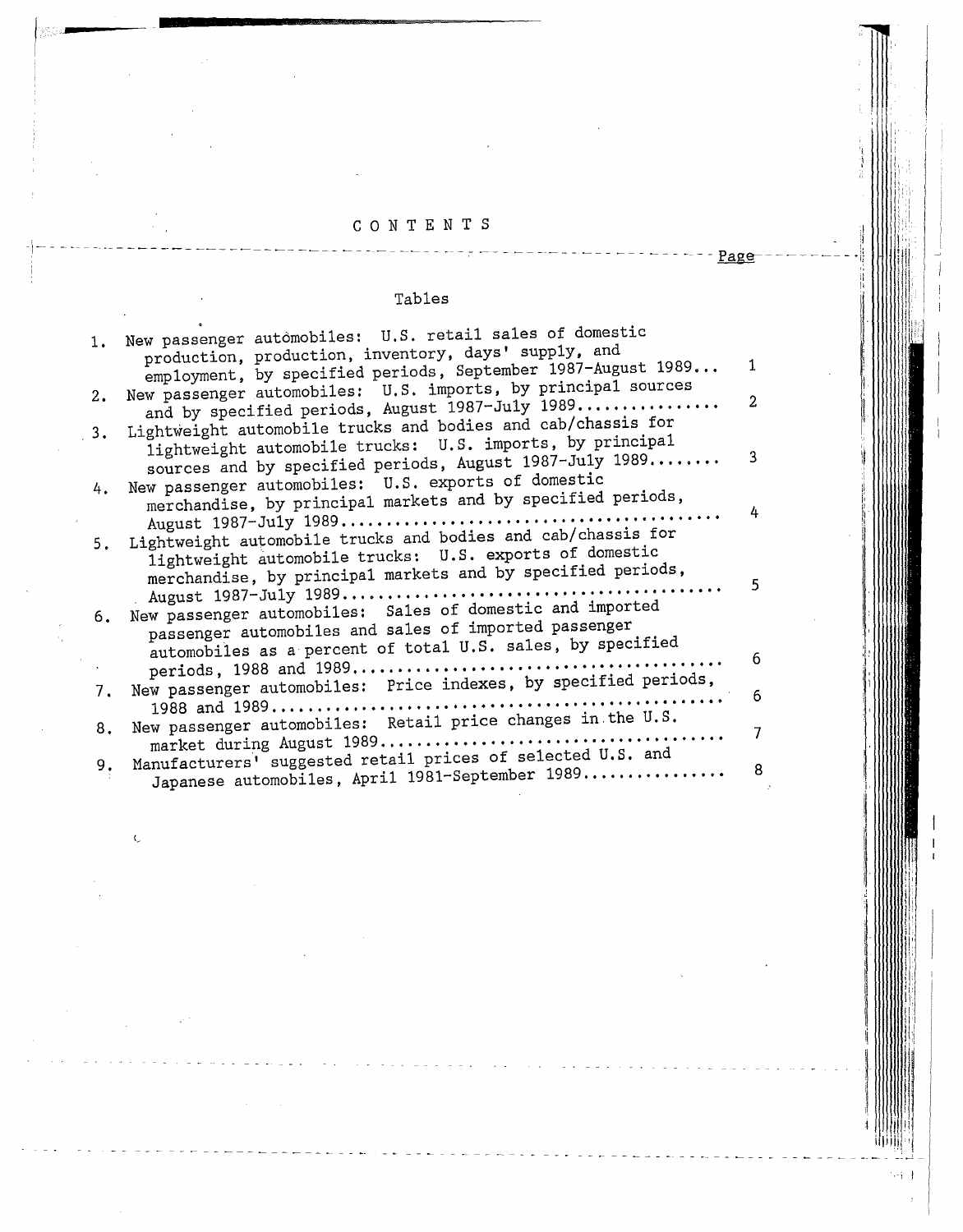Table 1.--New passenger automobiles: U.S. retail sales of domestic production, production, inventory, days' supply, and employment, by specified periods, September 1987-August 1989

ranger<br>1990 – Santa Bandaria<br>1990 – Santa Bandaria

|                            | 1988-89         |                | (In thousands of units: thousands of employees) | $1987 - 88$    |                                |
|----------------------------|-----------------|----------------|-------------------------------------------------|----------------|--------------------------------|
|                            | July<br>1989    | August<br>1989 | September 1988-<br>August 1989                  | August<br>1988 | September 1987-<br>August 1988 |
| <b>Item</b>                |                 |                |                                                 |                |                                |
|                            |                 |                |                                                 |                |                                |
| Retail sales of domes-     |                 |                |                                                 |                |                                |
| tic production:            |                 |                |                                                 |                |                                |
| $Subcompact$               | 98              | 133            | 1,372                                           | 120            | 1,267                          |
| Compare                    | 141             | 185            | 2,003                                           | 137            | 1,679                          |
| Intermediate               | 224             | 237            | 2,798                                           | 231            | 2,853                          |
| Standard                   | 87              | 94             | 1,019                                           | 57             | 1,024                          |
| Luxury                     | 53              | $\cdot$ 36     | 692                                             | 55             | 602                            |
| $Total$                    | 603             | 685            | 7,884                                           | 600            | 7,425                          |
| Production:                |                 |                |                                                 |                |                                |
| Subcompact                 | 62              | 110            | 1,251                                           | 96             | 1,180                          |
| Compact                    | 82              | 132            | 1,967                                           | 121            | 1,681                          |
| Intermediate               | 51              | 189            | 2,597                                           | 184            | 2,746                          |
| Standard                   | 69              | 56             | 840                                             | 61             | 740                            |
| Luxury                     | 17              | 50             | 782                                             | 36             | 705                            |
| $Total$                    | 280             | 537            | 7.436                                           | 498            | 7,053                          |
| Inventory:                 |                 |                |                                                 |                |                                |
| Subcompact.                | 266             | 246            | 1/                                              | 225            | 1/                             |
| $Compare \ldots$           | 290             | 269            | 1/                                              | 244            | 1/                             |
| Intermediate               | 685             | 634            | 1/                                              | 575            | 1/                             |
| Standard                   | 192             | 178            | 1/                                              | 162            | 1/                             |
| Luxury                     | 131             | 121            | 1/                                              | 110            | 1/                             |
| $Total$                    | 1,565           | 1.449          | 1/                                              | 1,316          | 1/                             |
|                            |                 |                |                                                 |                |                                |
| Days' supply: 2/           |                 |                |                                                 | 51             |                                |
| Subcompact                 | $-73$           | 50             | <u> 1</u> /                                     |                | $\frac{1}{2}$                  |
| Compact                    | 56 <sup>7</sup> | 39             | 1/                                              | 48             | 1/                             |
| Intermediate               | 83              | 72             | 1/                                              | 67             | 1/                             |
| Standard                   | 60              | 51             | 1/                                              | 76             | 1/                             |
| Luxury                     | 67              | 91             | 1/                                              | 54             | 1/                             |
| Average                    | 65              | 57             | 1/                                              | 59             | 1/                             |
| Employment: $3/$           |                 |                |                                                 |                |                                |
| Total employees $4/869$    |                 | 5/833          | $\frac{1}{2}$                                   | 6/841          | 1/                             |
| Production workers $4/674$ |                 | 5/636          | 1/                                              | 6/651          | 1/                             |

1/ Not applicable.  $2/$  Days' supply is an average for each class size which is determined by the previous month's retail sales.  $\frac{3}{2}$  Employment data are for SIC 371 (motor vehicles and motor vehicle equipment).  $\frac{4}{10}$  Data are for June 1989, revised. 5/ Data are for July 1989.  $6/$  Data are for July 1988.

Source: Retail sales and production, Data Resources, Inc. Auto Information Bank; days' supply and inventory, <u>Automotive News</u>, and the limit was not the postment of Jahor - --

> ممنية figures may not add to the totals shown.

 $\sum_{i=1}^{n}$ 

*t*  ,

 $- - - 1$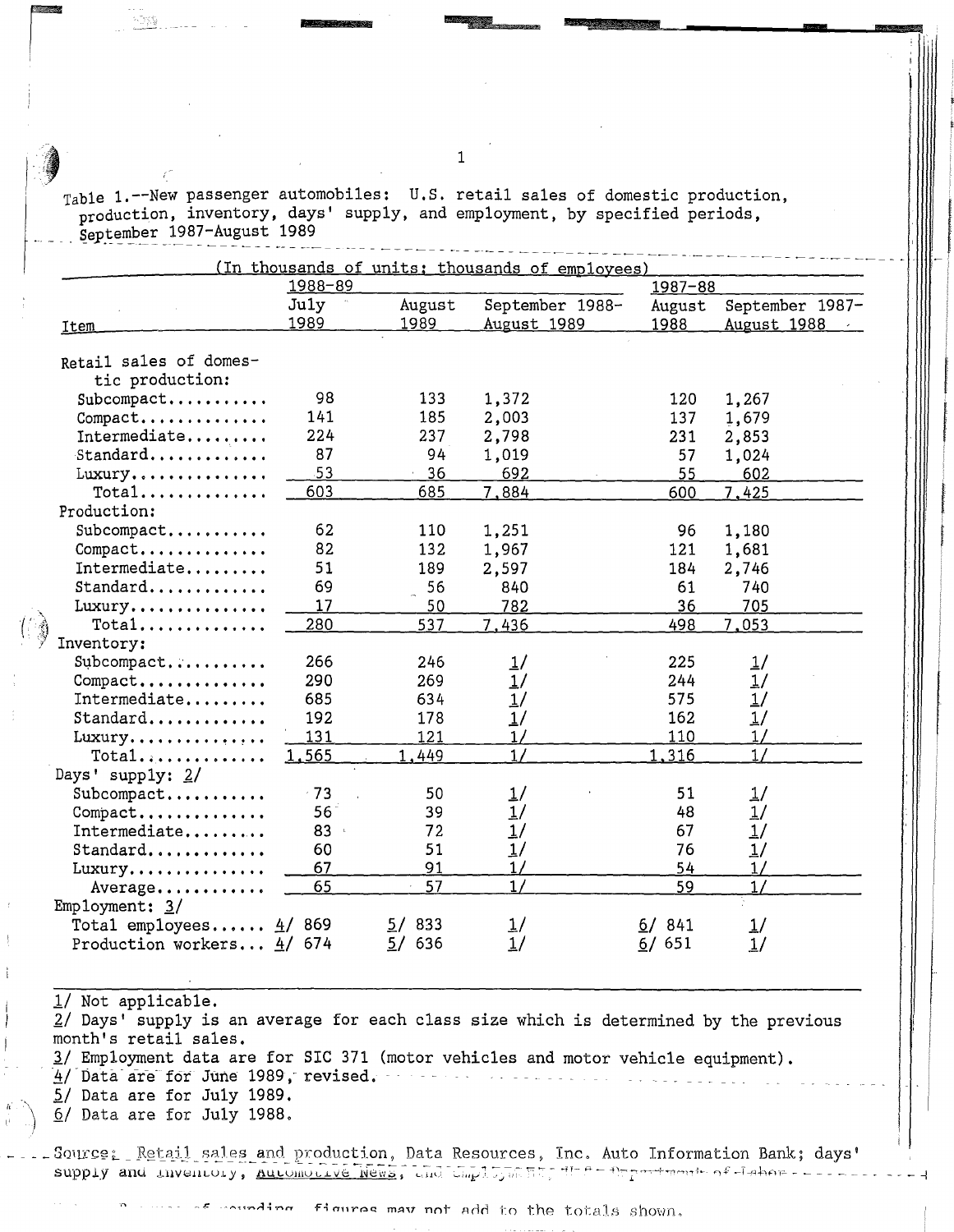Source **Japan ...... , .. , .. Canada .... , ..... .**  West Germany..... **Korea ........... .**  Sweden.......... **Mexico .......... .**  Yugoslavia....... United Kingdom... **Italy .** .......... . France.......... Brazil........... All other........  $Total$ ....... **Japan ........... . Canada .......... .**  West Germany..... **Korea ........... .**  Sweden.......... **Mexico .......... .**  Yugoslavia....... United Kingdom... **Italy ........... . France .......... .**   $Brazil...$ ........ .All other.......  $Total$ ....... 1988-89 June 1989 168,631 100,496 11,395 22,907 7,409 17,202 0 1, 717 921 655 6,437 1.346 339.116 1,725,948 1,136,571 265,897 128,258 119,601 150,120  $\Omega$ 59,502 25,365 7,598 39,524 19.227 3,677,610 July 1989 166,916 63,630 15,597 13,640 9.821 18,795 2 1,416 1,006 68 4,976 2.529 298.396 1,642,808 682,370 405,042 88,671 ) 155,233 155,264 10 51,343 30,664 797 30,518 39.312 3,282,032 August 1988- July 1989 Quantity (units) 2,153,084 1,140,034 251,224 387,309 112,958 162,856 6,862 28,790 7,760 10,199 45,960 24.463 4.331.499 1987-88 July 1988 169,714 58,937 18,147 25,949 9,783 10,141 1 1,990 414 2,029 5,226 <u>2.388</u> 304.719 Va1ue (l,000 dollars) 20,608,045 12,769,594 5,828,455 2,228,915 1,810,095 1,411, 292 17,903 941,951 217,388 117,438 275,255 380,107 46,606,440 1,618,138 670,142 446,692 138,950 151,604 86,2-19 ' 7 58' 154'. 10,166 21,193 30,931 35.293 3,267,488 August 1987- July 1988 2,215,831 1,094,652 283,695 427,933 109,221 145,, 103 41,575 40,054 7·, 133 15,578 69,870 19.225 -4.469.870  $20,204,55\%$ 12, 184, 178 7 ,083 ,424 2,270,217 1,673,219 1,248,224 109,219 1,077 ,055 166,013 167 ,080 380,363 304.124\_ 46,867,680

 $\left| \begin{array}{c} \cdot \cdot \cdot \cdot \end{array} \right|$  $\vert$  : ; .

i:

 $\|$ ri

I: Ii Ii Table 2.--New passenger automobiles: U.S. imports, by principal sources and by specified periods, August 1987-July 1989 1/

1/ Data include imports into Puerto Rico and TSUSA items 692.1005-692.1008; data do not include automobiles assembled in U.S. foreign trade zones.

Source: Compiled from official statistics of the U.S. Department of Commerce. Note.--Because of rounding, figures may not add to the totals shown.

2

-------·------ --- --------- -------------- --- --- ------------------------- ---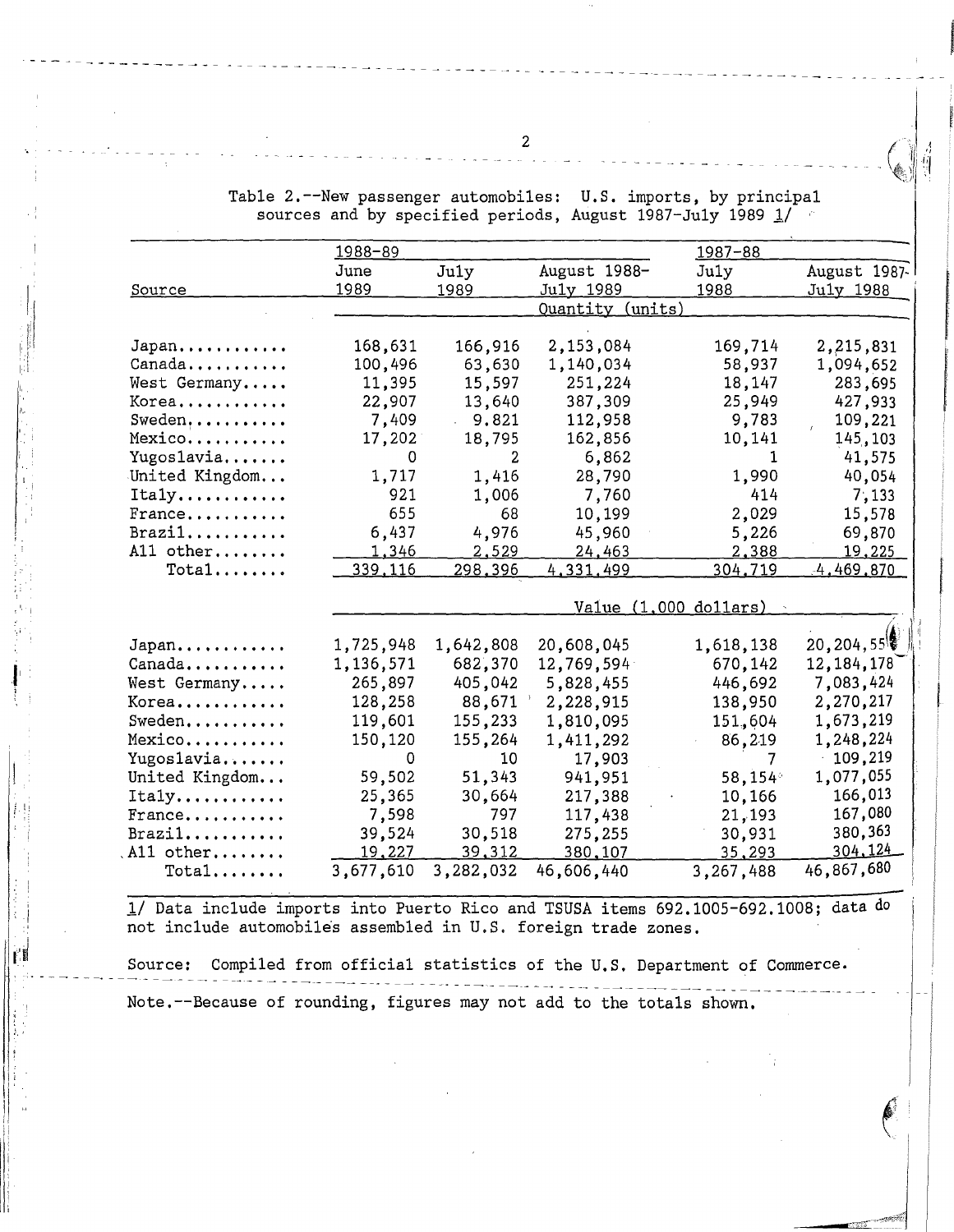Table 3.--Lightweight automobile trucks 1/ and bodies and cab/chassis for lightweight automobile trucks: U.S. imports, by principal sources and by specified periods, August 1987-July 1989 2/

| August 1987-<br>July 1988 |
|---------------------------|
|                           |
|                           |
|                           |
|                           |
| 583,725                   |
| 253,868                   |
| 1,160                     |
| 1,725                     |
| 840,478                   |
|                           |
|                           |
| 3,285,881                 |
| 2,773,186                 |
| 14,815                    |
| 143.578                   |
| 6,217,459                 |
|                           |

1/ Defined as not over 10,000 pounds gvw.

*2./* Partially estimated, all data include imports into Puerto Rico.

J/ Quantity data include complete trucks and cab/chassis, but exclude bodies.

Source: Compiled from official statistics of the U.S. Department of Commerce, except as noted.

- - - - ---- - - -- -- - -- -- - -- - - .,\_\_\_\_ - - ~- - - -- - - <sup>~</sup>- - ---- - - - - - -----------~

Note.--Because of rounding, figures may not add to the totals shown.

ing ang pagkalawang pagkalawang pagkalawang pagkalawang pagkalawang pagkalawang pagkalawang pagkalawang pagkal<br>Kabupatèn Pangkalawang pagkalawang pagkalawang pagkalawang pagkalawang pagkalawang pagkalawang pagkalawang pag<br>

I

**idli** 

**I .**<br>.

I  $\mathbb{I}$ .  $\prod_{i=1}^n$ WI ii,/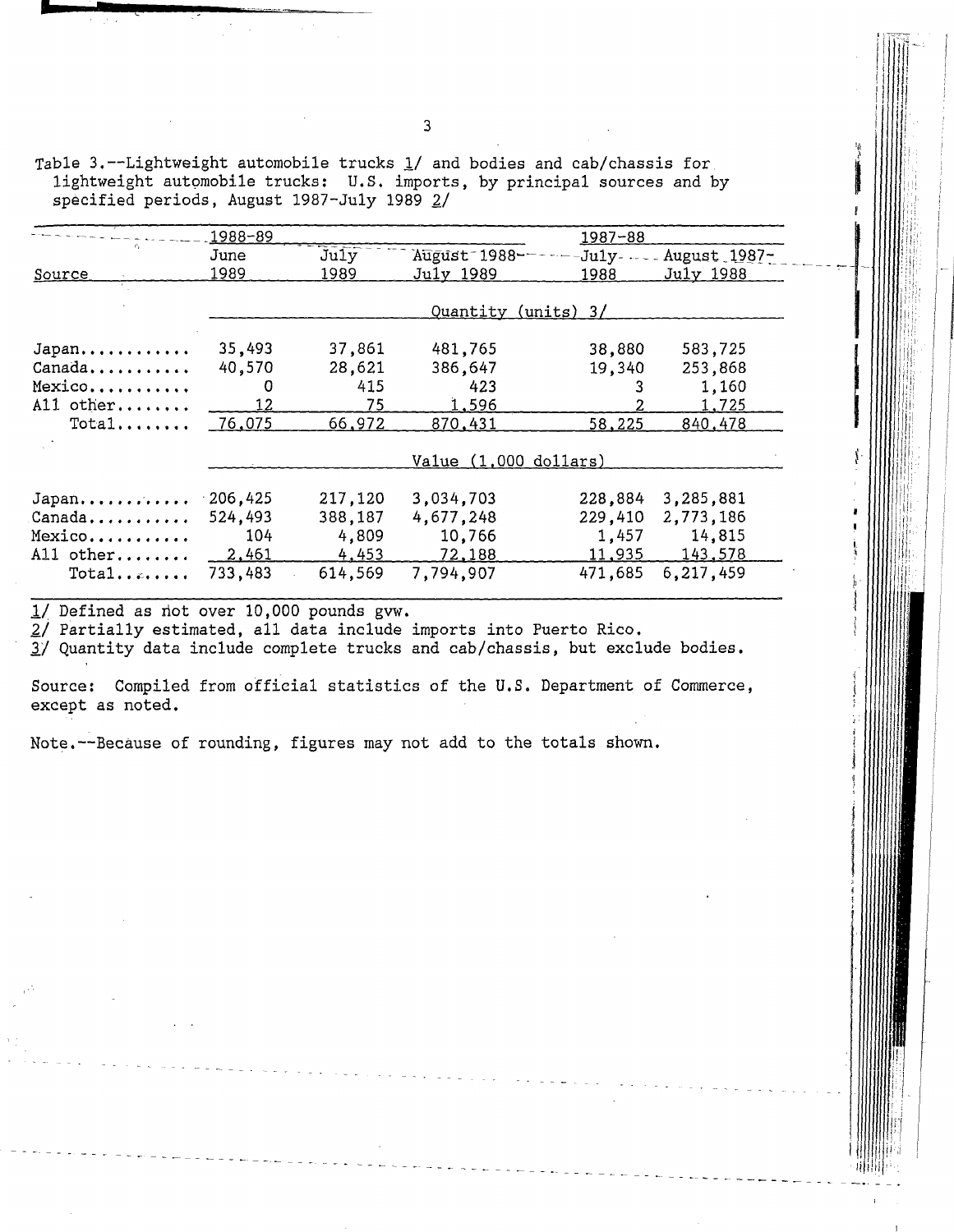------------ ---- - - -- -- - - - - -- - - Table 4.--New passenger automobiles: U.S. exports of domestic merchandise, by principal markets and by specified periods, August 1987-July 1989

|                               | $1988 - 89$ |         |                         | $1987 - 88$ |              |
|-------------------------------|-------------|---------|-------------------------|-------------|--------------|
|                               | June        | July    | August 1988-            | July        | August 1987- |
| Market                        | 1989        | 1989    | July 1989               | 1988        | July 1988    |
|                               |             |         | Quantity (units)        |             |              |
| Canada                        | 20,891      | 7,926   | 437,534                 | 32,931      | 591,542      |
| Japan                         | 932         | 787     | 21,511                  | $-1,558$    | 11,317       |
| All other                     | 9,461       | 8,874   | 144,026                 | 10,952      | 107,095      |
| $Total$                       | 31,284      | 17,587  | 603,071                 | 45,441      | 709.954      |
|                               |             |         |                         |             | is a         |
|                               |             |         | Value $(1,000$ dollars) |             |              |
|                               |             |         |                         |             |              |
| $Canada \ldots \ldots \ldots$ | 277,139     | 100,171 | 4,901,130               | 301,090     | 6,092,479    |
| Japan                         | 14,856      | 12,666  | 292,012                 | 16,928      | 146, 549     |
| All other                     | 130,272     | 117,979 | 1,844,446               | 137,956     | 1,392,188    |
| $Total$                       | 422,267     | 230,816 | 7,037,588               | 455,974     | 7,631,215    |
|                               |             |         |                         |             |              |

Source: Compiled from official statistics of the U.S. Department of Commerce.

Note.--Because of rounding, figures may not add to the totals shown.

*<sup>1</sup>*·! !-- -- - - - - --- - --- - \_ \_\_, - - -- - - -- - - --- - -- - - - • - - - -- - -~ - - ----- - -- - - --- - - - - - --- - - ------ -- - - - - - --- - - --- - - - -- - - -- - - . - - --- - - --- - - ' ! .

4

- - - - - - --- - - -- - - --- - - -- - - - - - -- -- - -- - - -- - --

':( I !  $\mathbb{Z}$ 

- - - -- -

- -- - - -- - - -- - - -- - - - - - --- - - - - - - - - - - - - - - - - - --- - -

: ...

 $|| \mathbf{1} ||$ 

,!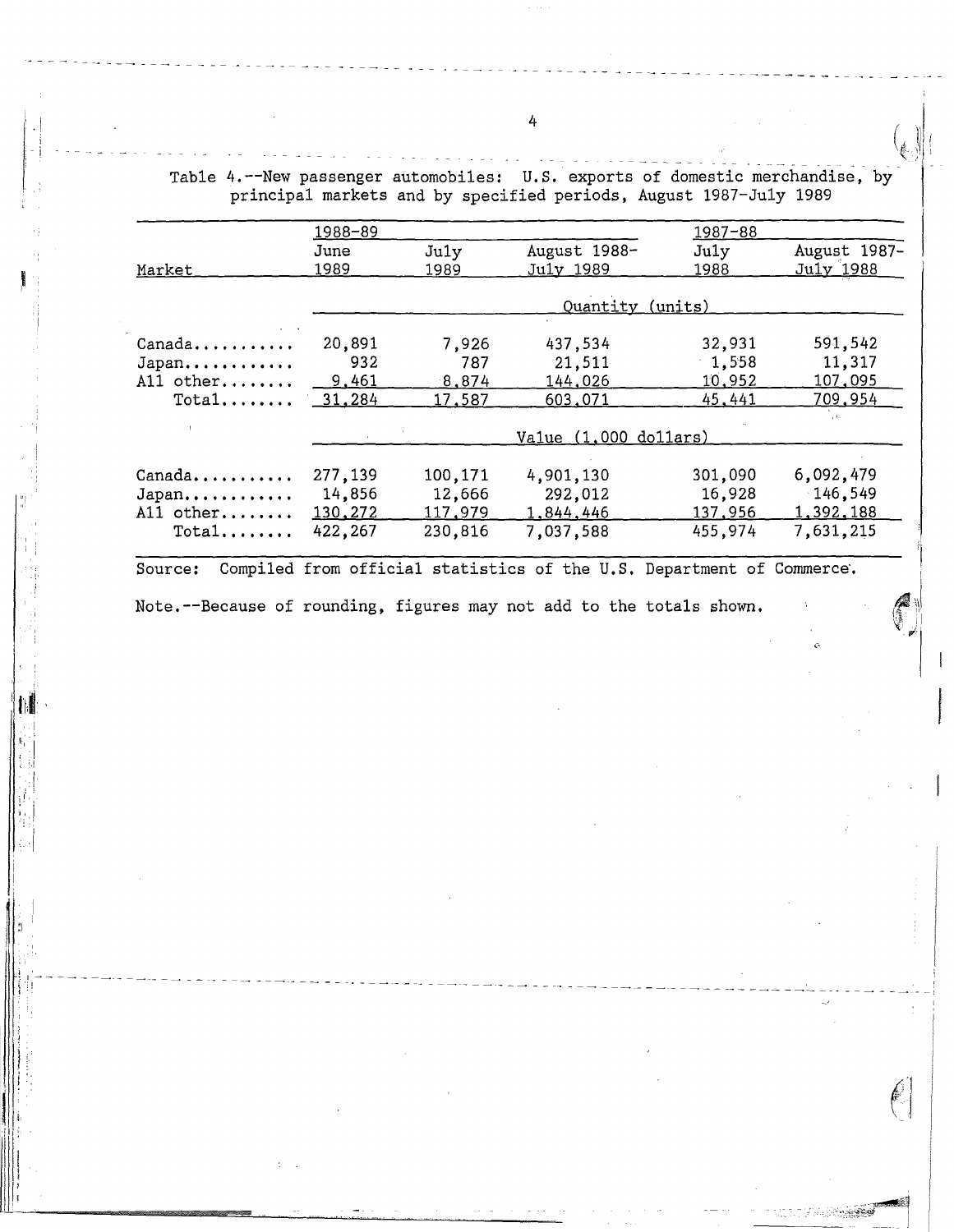Table 5.--Lightweight automobile trucks 1/ and bodies and cab/chassis for lightweight automobile trucks: U.S. exports of domestic' merchandise, by principal markets and by specified periods, August 1987-July 1989 2/

|                               | 1988-89      |              |                           | $1987 - 88$  |                           |  |  |
|-------------------------------|--------------|--------------|---------------------------|--------------|---------------------------|--|--|
| Market                        | June<br>1989 | July<br>1989 | August 1988-<br>July 1989 | July<br>1988 | August 1987-<br>July 1989 |  |  |
|                               |              |              | Quantity (units) 3/       |              |                           |  |  |
|                               |              |              |                           |              |                           |  |  |
| $Canada \ldots \ldots \ldots$ | 9,517        | 6,427        | 140,442                   | 7,001        | 167,399                   |  |  |
| All other                     | 1,027        | 867          | 22,707                    | 2,635        | 26,000                    |  |  |
| $Total$                       | 10,544       | 7,294        | 163,148                   | 9.637        | 193,398                   |  |  |
|                               |              |              | Value (1,000 dollars)     |              |                           |  |  |
| Canada                        | 105,939      | 81,686       | 1,547,960                 | 73,802       | 1,680,770                 |  |  |
| All other                     | 11,502       | 11,262       | 277,091                   | 32,299       | 328,364                   |  |  |
| $Total$                       | 117.441      | 92,948       | 1,825,051                 | 106,101      | 2,009,314                 |  |  |

1/ Defined as not over 10,000 pounds gvw.

*2./* Partially estimated.

*'JI* Quantity data include complete trucks and cab/chassis, but exclude bodies.

Source: Compiled from official statistics of the U.S. Department of Commerce, except as noted.

-------- -- - -- - - -- - - -- - -------------- \_,\_\_ \_\_\_\_\_\_\_\_\_ \_ ,,, ------ --- \_, \_\_

. . ; ; i

Note,--Because of rounding, figures may not add to the totals shown.

5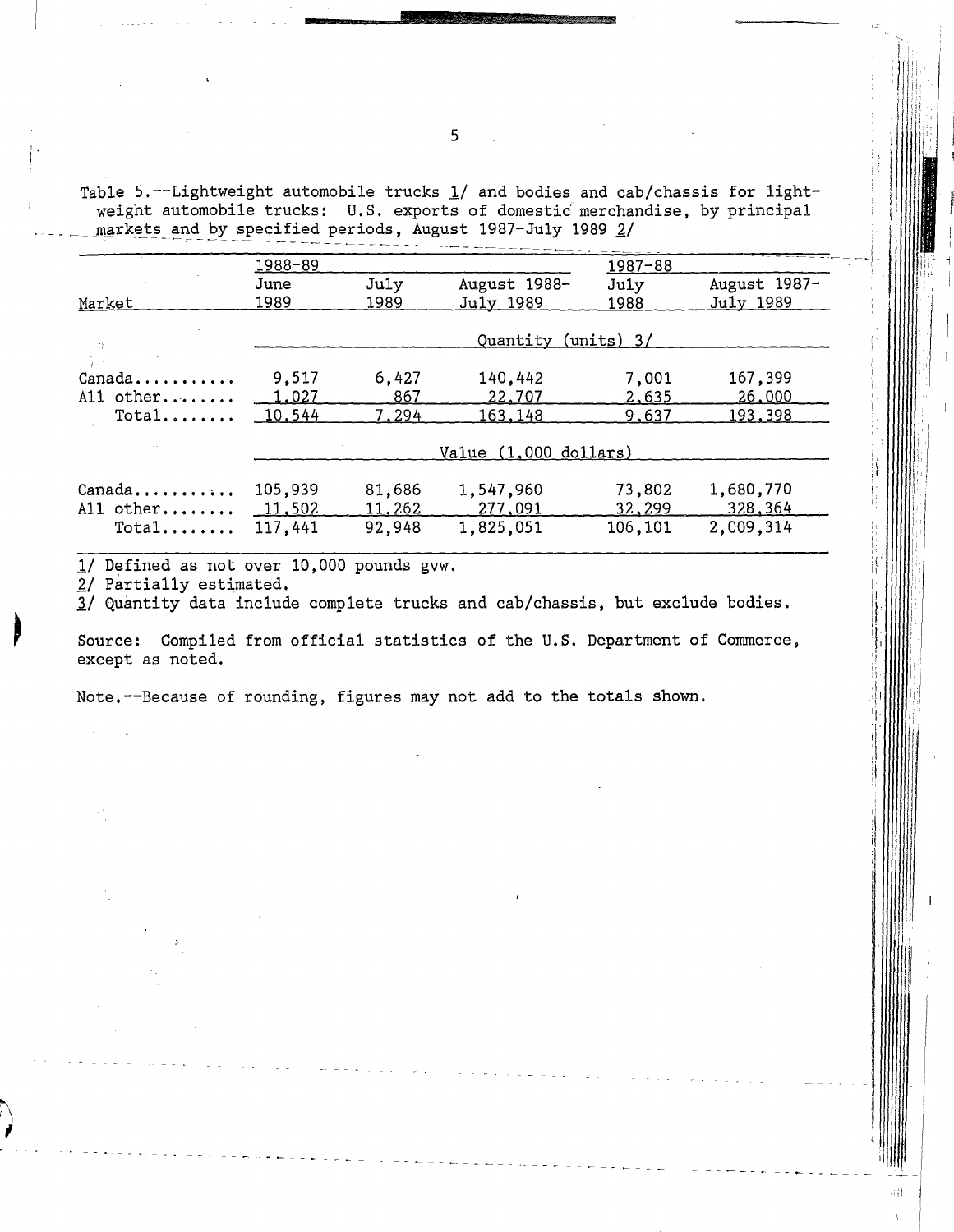Table 6.--New passenger automobiles: Sales of domestic and imported passenger automobiles<br>and sales of imported passenger automobiles as a percent of total U.S. sales, by<br>specified periods, 1988 and 1989

|                        | Sales of-      |           |                       |           |                    |               | Ratio of              | import sales |
|------------------------|----------------|-----------|-----------------------|-----------|--------------------|---------------|-----------------------|--------------|
|                        | Domestic       |           | Imported              |           | Total U.S.         |               | to total              |              |
|                        | automobiles 1/ |           | <u>automobiles 2/</u> |           | <u>sales 1/ 2/</u> |               | <u>sales 1/ 2/</u>    |              |
| Period                 | <u> 1989 </u>  | 1988      | 1989                  | 1988      | 1989               | <u> 1988 </u> | 1989                  | 1988         |
|                        |                |           | Quantity (units)      |           |                    |               | -- <u>Percent</u> --- |              |
|                        |                |           |                       |           |                    |               |                       |              |
| January                | 509,760        | 531,225   | 208,856               | 229,459   | 718,616            | 760,684       | 29.1                  | 30.2         |
| February               | 552,042        | 649,059   | 198,825               | 235,212   | 750,867            | 884,271       | 26.5                  | 26.6         |
| Jan.-Feb 1,061,802     |                | 1,180,284 | 407,681               | 464,671   | 1,469,483          | 1,644,955     | 27.7                  | 28.2         |
| March                  | 639,631        | 733,738   | 245,161               | 269,433   | 884,792            | 1,003,171     | 27.7                  | 26.9         |
| $Jan.-Mar 1,701,433$   |                | 1,914,022 | 652,842               | 734,104   | 2,354,275          | 2,648,126     | 27.7                  | 27.7         |
| April                  | 667,444        | 651,560   | 242,555               | 247,020   | 909,999            | 898,580       | 26.7                  | 27.5         |
| $Jan.-Apr 2,368,877$   |                | 2,565,582 | 895,397               | 981,124   | 3,264,274          | 3,546,706     | 27.4                  | 27.7         |
| May                    | 710,478        | 701,987   | 259,737               | 268,906   | 970,215            | 970,893       | 26.8                  | 27.7         |
| Jan. $-May$ 3,079,355  |                | 3,267,569 | 1, 155, 134           | 1,250,030 | 4,234,489          | 4,517,599     | 27.3                  | 27.7         |
| $June \dots \dots$     | 640,673        | 722,364   | 258,179               | 284,200   | 898,852            | 1,006,564     | 28.7                  | 28.2         |
| Jan.-June 3,720,028    |                | 3,989,933 | 1,413,313             | 1,534,230 | 5, 133, 341        | 5,524,163     | 27.5                  | 27.8         |
| $July \dots \dots$     | 603,409        | 602,546   | 242,762               | 257,590   | 846,171            | 860,055       | 28.7                  | 29.9         |
| $Jan.-July.+4,323,437$ |                | 4,592,479 | 1,656,075             | 1,791,820 | 5,979,512          | 6,384,218     | 27.7                  | 28.1         |
| August                 | 685,365        | 600,026   | 287,978               | 281,989   | 973,343            | 882,015       | 29.6                  | 32.0         |
| $Jan.-Aug 5,008,802$   |                | 5,192,505 | 1,944,053             | 2,073,728 | 6,952,855          | 7,266,233     | 28.0                  | 28.5/        |

1/ Domestic automobile sales include U.S.-, Canadian- and Mexican-built automobiles sold in the United States,

*21* Does not include automobiles imported from Canada and Mexico.

.. - - -- - ----------------------- - - -- - - - - - -- - - - - -

Source: Automotive News.

Table 7.--New passenger automobiles: Price indexes, by specified periods, 1988 and 1989 <u>1</u>/

|                                             | 1989         |              | 1988 and 1989     |                                      |              |                   |  |
|---------------------------------------------|--------------|--------------|-------------------|--------------------------------------|--------------|-------------------|--|
| Item                                        | June<br>1989 | July<br>1989 | Percent<br>change | July<br>1988                         | July<br>1989 | Percent<br>change |  |
|                                             |              |              |                   |                                      |              |                   |  |
| Consumer Price<br>Index:                    |              |              |                   |                                      |              |                   |  |
| Unadjusted 119.1<br>Seasonally              |              | 118.6        | $-0.4$            | 116.5                                | 118.6        | $+1.8$            |  |
| adjusted 119.3                              |              | 118.8        | $-0.4$            | 116.6                                | 118.8        | $+1.9$            |  |
| Producer Price<br>Index:                    |              |              |                   |                                      |              |                   |  |
| Unadjusted 114.8                            |              | 112.5        | $-2.0$            | 112.8                                | 112.5        | $-0.3$            |  |
| Seasonally<br>adjusted 115.4                |              | 113.2        | $-1.9$            | 113.4                                | 113.2        | $-0.2$            |  |
| $1/$ Consumer price index, 1982-1984 = 100. |              |              |                   | Producer price index, $1982 = 100$ . |              |                   |  |
| Source: U.S. Department of Labor.           |              |              |                   |                                      |              |                   |  |

- - - -- - - -- - - - - - - - - - - - -- - - - - - - - - --- - - -- - - - - --

1 - '

1

 $\sim$ 

 $-$  ...,  $-$  ...,  $-$  ...,  $-$  ...,  $-$  ...,  $-$  ...,  $-$  ...,  $-$  ...,  $-$  ...,  $-$  ...,  $-$  ...,  $-$  ...,  $-$  ...,  $-$  ...,  $-$  ...,  $-$  ...,  $-$  ...,  $-$  ...,  $-$  ...,  $-$  ...,  $-$  ...,  $-$  ...,  $-$  ...,  $-$  ...,  $-$  . ' i

**Albert**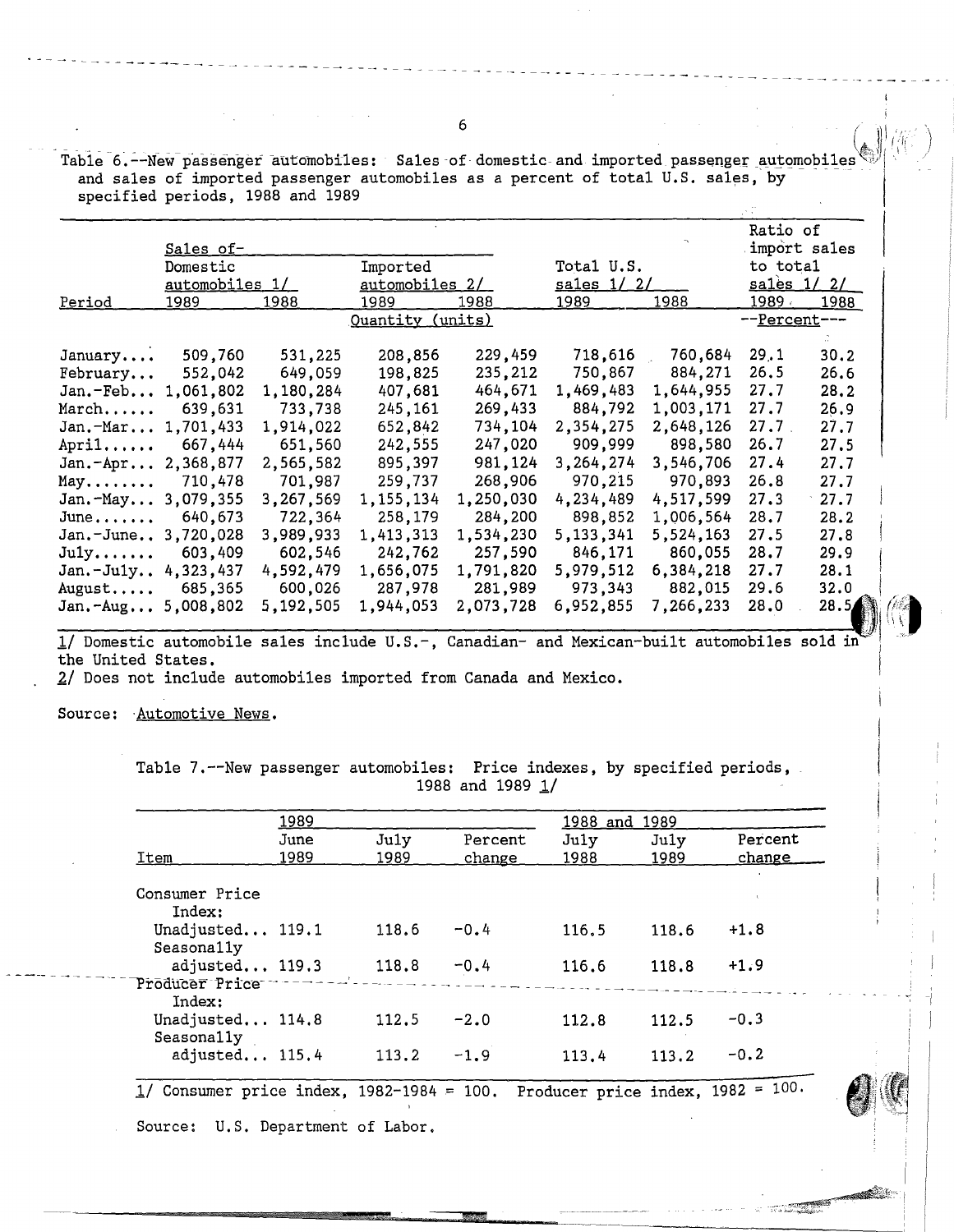Table 8.--New passenger automobiles: Retail price changes in the U.S. market during August 1989 1/

1

l

\l

1! lj' l j: I, 1, 11 ti l

> !1 !\

11 I

:!

 $-11$ 

| Country source/make                                                      | Retail price changes<br>in dollars, August $1989$ (+ or -)         |
|--------------------------------------------------------------------------|--------------------------------------------------------------------|
| U.S. producers:<br>General Motors<br>Chrysler                            | No change.<br>No change.<br>No change.                             |
| Japanese producers:<br>Toyota Motors<br>American Honda<br>Acura Division | No change.<br>No change.<br>No change.<br>No change.<br>No change. |
| European producers:<br>Volkswagen No change.                             | No change.                                                         |

1/ Average retail price change for all models.

 $\bar{z}$ 

Source: Automotive News, August 1989.

. *).*   $t_{\rm e}$ 

 $\bigcup_{i=1}^{n}$ 

 $\mathbb{R}^n$ 

 $\overline{7}$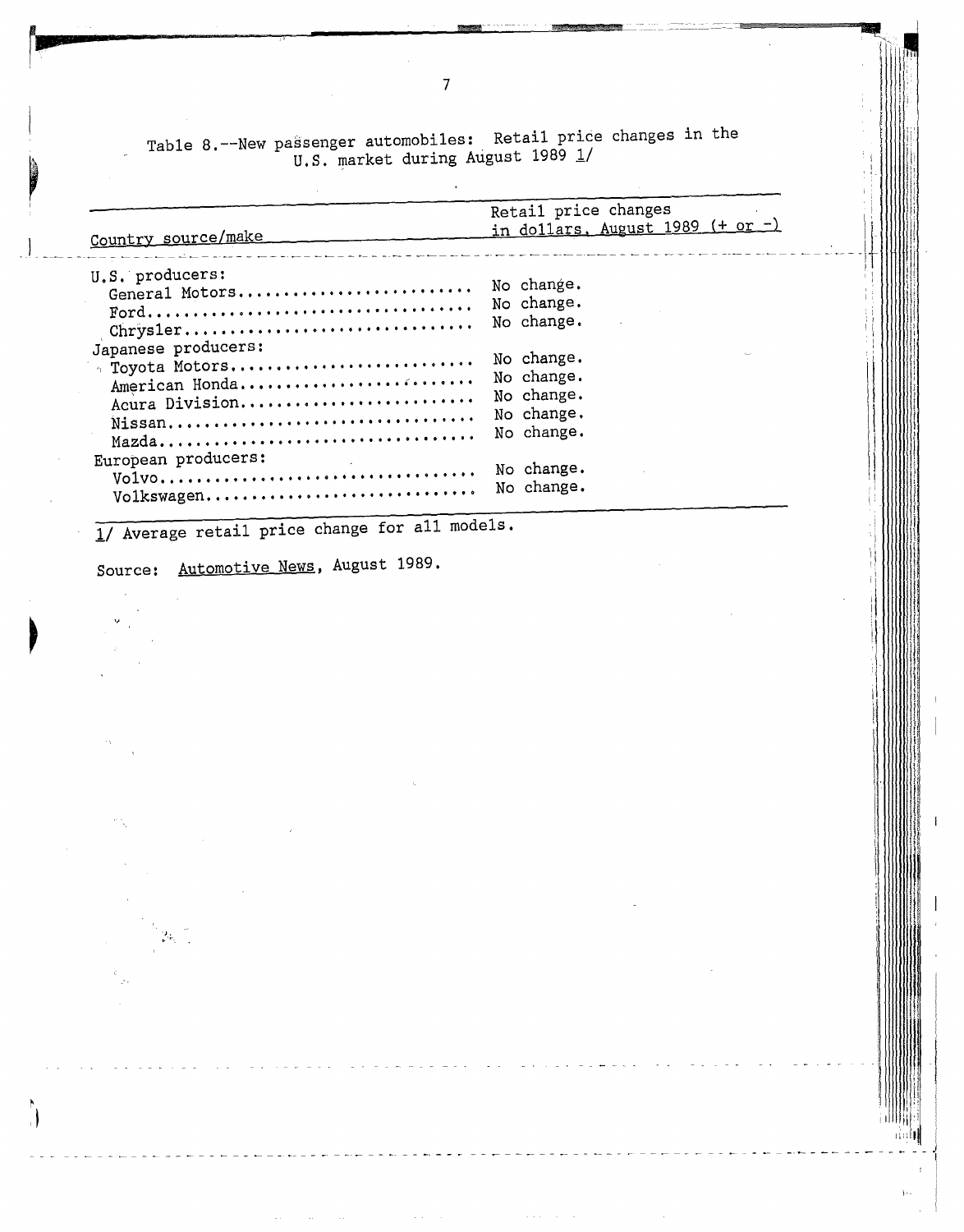| Table 9.--Manufacturers' suggested retail prices of selected U.S. |
|-------------------------------------------------------------------|
| and Japanese automobiles, April 1981-September 1989 1/            |

-·-

|                                         | April 1.<br>1981 |                 | September $1.1989$ |                  |                                                |                   |
|-----------------------------------------|------------------|-----------------|--------------------|------------------|------------------------------------------------|-------------------|
|                                         |                  | Option-<br>a11y |                    | Option-<br>ally  | Percent change in optionally<br>equipped model |                   |
|                                         | Base             | equipped        | Base               | equipped         | Jan. 1989-                                     | Apr. 1981-        |
| Company, model, and options 2/          | model $3/$       | mode1 3/        | $model_3/$         | <u>mode1_3/_</u> | <u>Sept. 1989</u>                              | <u>Sept. 1989</u> |
|                                         |                  |                 |                    |                  |                                                |                   |
| General Motors:                         |                  |                 |                    |                  |                                                |                   |
|                                         |                  |                 | \$7,375            | \$7,420          | $+0.6$                                         | $+6.5$            |
| De Ville, 4 door                        | 14,198           | 14,198          | 25,435             | 25,435           | 0.0                                            | $+90.2$           |
| Ford:                                   |                  |                 |                    |                  |                                                |                   |
| Escort Pony 2 door HB (RWD, TG)         | 5,556            | 5,857           | 6,964              | 7,660            | 0.0                                            | $+30.8$           |
| Tempo GL 4 door (RWD, AT, TG) $5/$      | 6,421            | 6,953           | 9,207              | 9,834            | 0.0                                            | $+41.1$           |
| LTD Crown Victoria, 4 door              | 8,519            | 10,102          | 16,767             | 16,767           | 0.0                                            | $+66.0$           |
| Chrysler:                               |                  |                 |                    |                  |                                                |                   |
| Reliant America, 4 door (RWD, R, AT)    | 5,980            | 6,680           | 7,595              | 9,034            | 0.0                                            | $+35.2$           |
| Dynasty, 4 door (RWD, AC) $6/$          | 6,672            | 7,502           | 12,350             | 13,310           | 0.0                                            | $+77.4$           |
| Toyota:                                 |                  |                 |                    |                  |                                                |                   |
| Corolla, Deluxe, 4 door $(R)$           | 5,688            | 5,793           | 9,198              | 9,528            | 0.0                                            | $+64.5$           |
| Cressida, 4 door                        | 11,599           | 11,599          | 21,498             | 21,498           | 0.0                                            | $+85.3$           |
| $Nissan$ (Datsun):                      |                  |                 |                    |                  |                                                |                   |
|                                         | 5,369            | 5,369           | 7,999              | 7,999            | 0.0                                            | $+49.0$           |
| Stanza GXE, 4 door (AT) $1/$            | 6,839            | 7,749           | 13,799             | 14,549           | $+0.2$                                         | $+87.8$           |
| Maxima GXE, $4$ door                    | 10,379           | 10,379          | 17,759             | 17,759           | $-0.6$                                         | $+71.1$           |
| Honda:                                  |                  |                 |                    |                  |                                                |                   |
|                                         | 4,599            | 4,694           | 6,385              | 6.880            | $+5.0$                                         | $+46.6$           |
| Civic 1500, 2 door HB (R) $\frac{8}{1}$ |                  |                 |                    |                  |                                                |                   |
| Accord DX, 4 door $(R)$                 | 7,645            | 7,950           | 11,770             | 12,265           | $+2.7$                                         | $+54.3$           |

1/ Suggested retail prices do not include any dealer incentives, below-market financing or rebates.

2/ The following codes apply: RWD = rear window defroster; TG = tinted glass; HB = hatchback; AT = automatic transmission;  $AC = air$  conditioning;  $R = radio$ .

transmission; AC = air conditioning; R = radio.<br><u>3</u>/ Base models are 2 door or 2 door hatchback and 4 door or 4 door hatchback models. Optionally equipped models are base models which have been equipped with the options listed in parenthesis.

 $4/$  Cavalier not sold until May 21, 1981.

5/ Tempo replaced the Fairmont Futura.

*§./* Dynasty replaced the Diplomat. .~':"

i

i. ·1

II Sentra replaeed the 210; Stanza replaced the 510.

*Y* Civic 1500 replaced the Ciyic 130a.

Source: Compiled from data supplied by U.S. manufacturers, Japanese importers, and Automotive News.

Note: Some 1981-89 models have been discontinued; these models have been replaced by comparable models where possible.